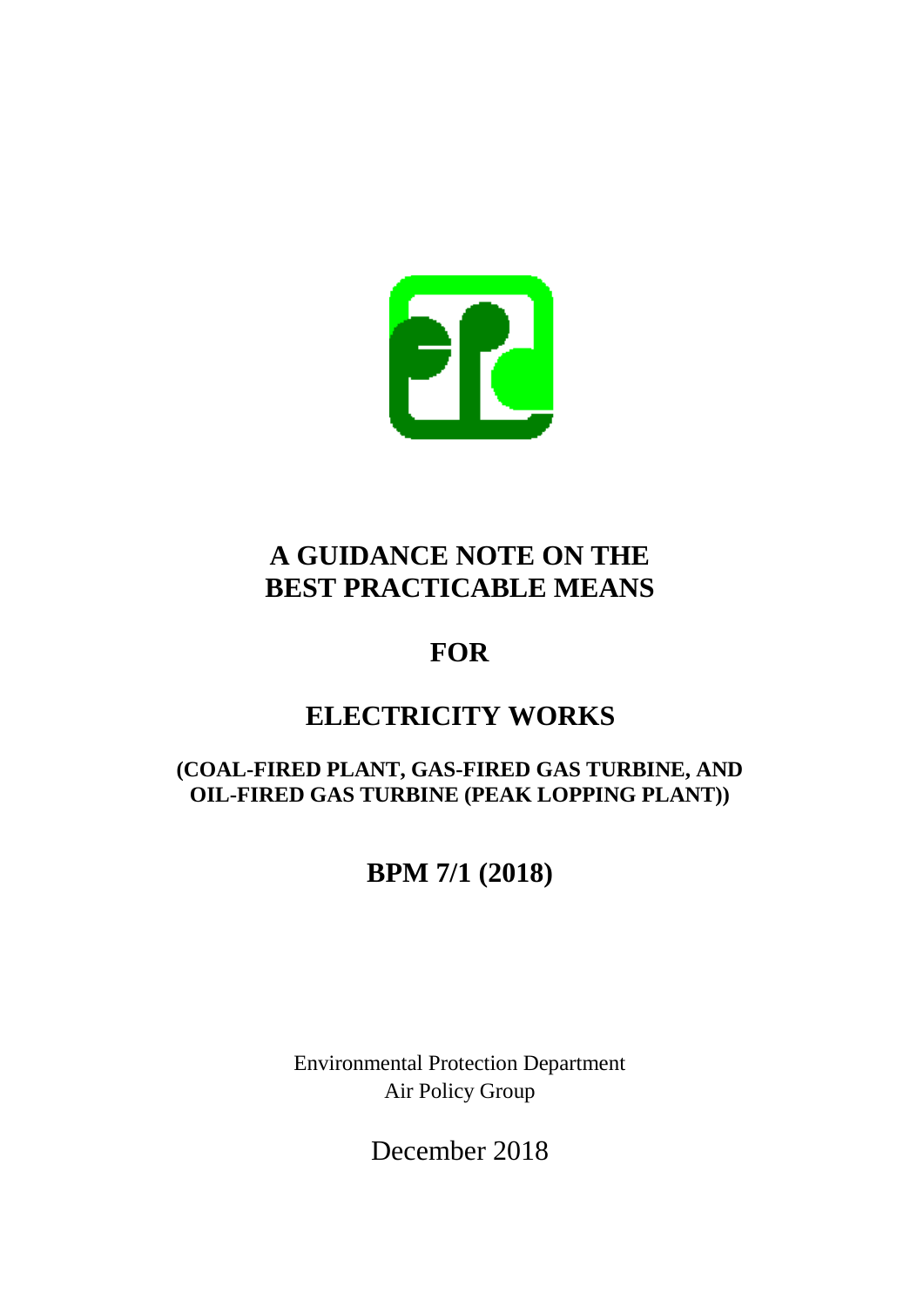## 1. Introduction

This note lists the minimum requirements for meeting the best practicable means for Electricity Works (coal-fired plant, gas-fired gas turbine and oil-fired gas turbine (peak lopping plant)). It should be noted that in granting a licence under the Air Pollution Control Ordinance, the Authority, i.e. the Director of Environmental Protection, will also consider all other relevant aspects and may impose more stringent and/or additional control requirements.

The requirements in this note are applicable to all generation units constructed after 1 January 1991 with the following overall installed generation capacity:

| (a) | Coal-fired Power<br>Plants                     | Equal to or more than 200 MW (electrical output;<br>aggregate generating capacity) |
|-----|------------------------------------------------|------------------------------------------------------------------------------------|
|     | (b) Gas-fired Gas Turbines                     | Equal to or more than 15 MW (electrical output)                                    |
| (c) | Oil-fired Gas Turbines<br>(Peak Lopping Plant) | Equal to or more than 15 MW (electrical output)                                    |

Upgrading of control on the older generation units to meet the requirements should, however, be made whenever they can be achieved technically and economically. Discussion would be arranged by the Authority to agree on the details and time schedule of implementation when the need arises.

### 2. Design of Chimney

### (a) Chimney height

To be determined by mathematical or physical dispersion modelling techniques acceptable to the Authority. The aims are to ensure:-

- (i) the relevant Air Quality Objectives (AQO) will not be threatened;
- (ii) the emission of non-AQO pollutants, in particular, heavy metals and carcinogenic organic compounds, will not cause any adverse effect to human health or environment; and
- (iii) no undue constraint will be incurred to existing and future development or land use.

The final chimney height should be agreed with the Authority but as a general guideline, the chimney height in a flat terrain situation, should not be less than the sum of the Building Height and 1.5 times of the lesser of the Building Width or the Building Height. Suitable adjustment should be made to take into account local meteorological data, local topography and background air pollutant concentrations.

For non-combustion processes, the same guideline should be observed as far as practicable and in any case, the chimney height should not be less than 3 metres plus the building height.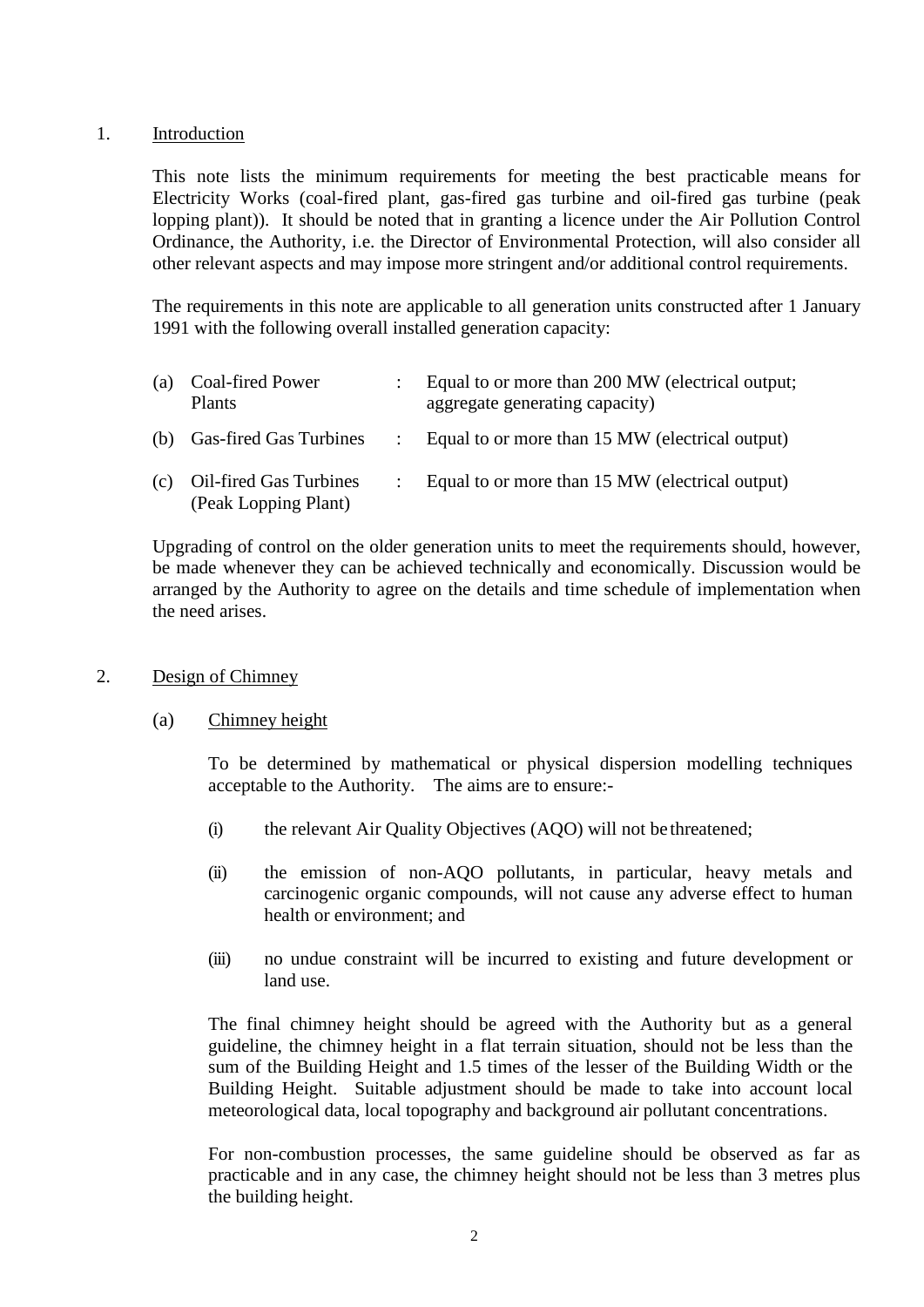### (b) Efflux velocity

Not less than 15 m/s (at full load condition).

### (c) Exit temperature

Not less than  $80^{\circ}$ C (at full load condition).

## (d) Mode of discharge

Releases to air from chimneys should be directed vertically upwards and not restricted or deflected by the use of, for example, plates, caps or cowls. The weather protection device of a chimney, if used, should be properly designed so as not to restrict the upward movement of the gas flow.

In order to obtain maximum advantage from thermal buoyancy, hot emissions should take place from the minimum practicable number of chimneys, i.e. a multi-flue chimney design should be used as far as practicable.

Chimneys for release of hot emissions should, wherever necessary, be insulated with materials which should be free of asbestos.

# 3. Emission Limits

<span id="page-2-0"></span>-

The emission limits stipulated below shall be applicable to all emissions during normal operations including soot blowing and load change. For smoke emission, the emission limits shall also be applicable to the start-up and shut-down periods.

(a) Coal-fired Power Plants (for existing coal-fired generation unit only<sup>[[1](#page-2-0)</sup>])

(All figures, other than smoke emission or those specified below, are based on an hourly averaging period and expressed as at 6% O<sub>2</sub> (or 12% CO<sub>2</sub> as the case may be),  $0^{\circ}$ C, 101.325 kilopascals and dry conditions)

### *Combustion process* :

| Particulates                             | : 50 mg/m <sup>3</sup> (2-hourly average)                                                                                                                                                                  |
|------------------------------------------|------------------------------------------------------------------------------------------------------------------------------------------------------------------------------------------------------------|
| Sulphur dioxide                          | 90% removal of the potential emission from burning of coal<br>with a maximum allowable sulphur content of 1% by weight<br>(air dry basis)<br>(Approximate equivalent concentration: $200 \text{ mg/m}^3$ ) |
| Nitrogen oxides<br>(as NO <sub>2</sub> ) | : 670 mg/m <sup>3</sup>                                                                                                                                                                                    |

<sup>[1]</sup> *As coal-fired generation unit emits more pollutants than gas-fired generation unit, the Authority, since 1997, prohibits the installation of new coal-fired generation unit to control the emissions from power generation sector.*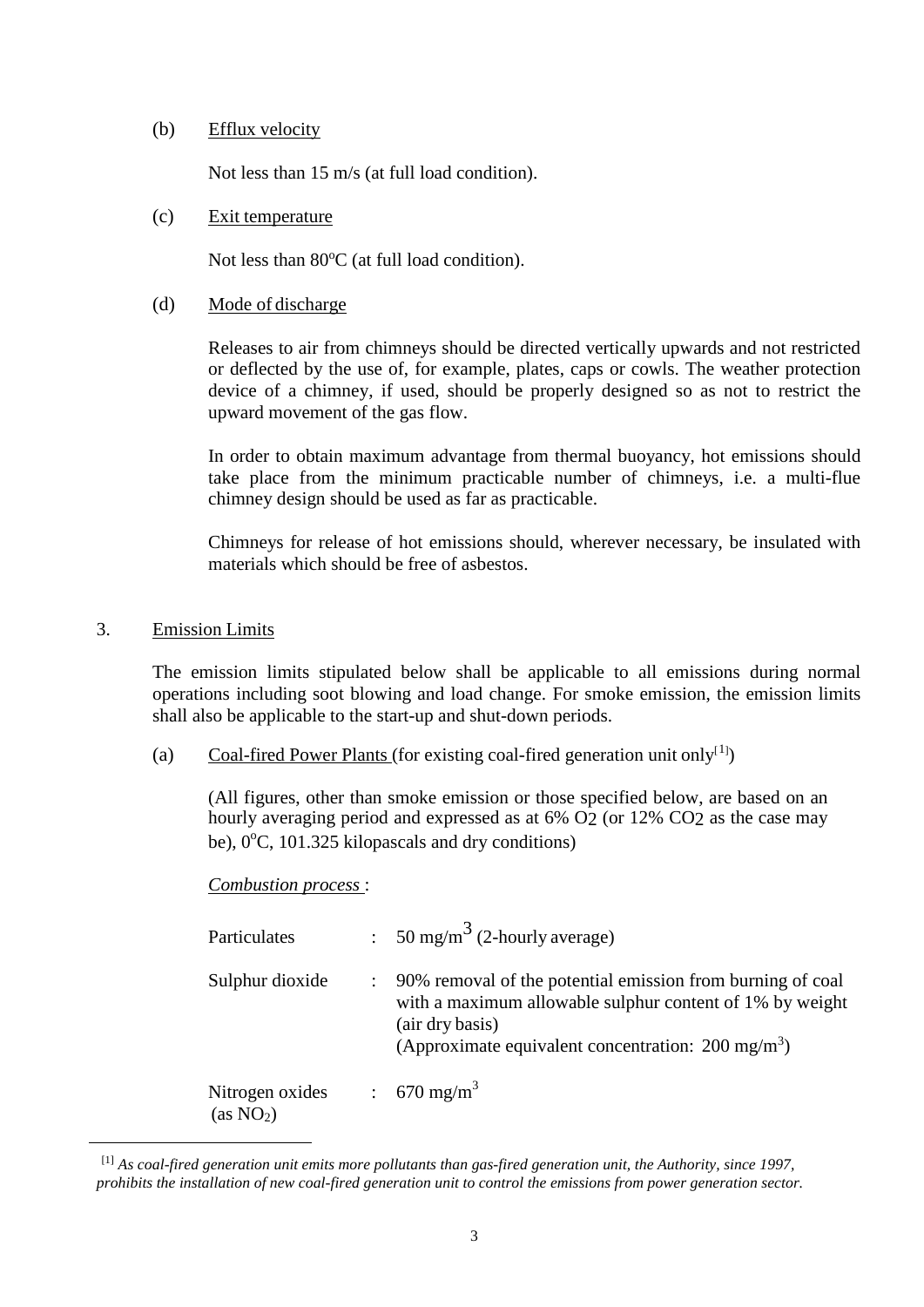<span id="page-3-0"></span>

| Mercury and its        | : 10 $\mu$ g/m <sup>3</sup> (Average value over the sampling period |  |
|------------------------|---------------------------------------------------------------------|--|
| Compounds              | of around 2 hours)                                                  |  |
| (expressed as mercury) |                                                                     |  |

- Smoke : (i) Less than Shade 2 on the Ringelmann Chart for start-up from cold; and
	- (ii) Less than Shade 1 on the Ringelmann Chart for other period

*Non-combustion process* :

(The following figure is expressed as at  $0^{\circ}$ C, 101.325 kilopascals and undiluted conditions)

Particulates : 50 [mg/m](#page-3-0)<sup>3</sup>

(b) Gas-fired Gas Turbines (Other Than Peak Lopping Plant)

(All figures, other than smoke emission or those specified below, are based on an hourly averaging period and expressed as at  $15\%$  O<sub>2</sub>,  $0^{\circ}$ C, 101.325 kilopascals and dry conditions)

*Combustion process* :

| Particulates                             |                           | : $5 \text{ mg/m}^3$ (2-hourly average)                                                                                                                                                                        |
|------------------------------------------|---------------------------|----------------------------------------------------------------------------------------------------------------------------------------------------------------------------------------------------------------|
| Sulphur dioxide                          |                           | $\therefore$ 15 mg/m <sup>3</sup>                                                                                                                                                                              |
| Nitrogen oxides<br>(as NO <sub>2</sub> ) |                           | for plant installed on or before 19 January 2014:<br>$\colon$ (i)<br>90 mg/m <sup>3</sup> ; and                                                                                                                |
|                                          |                           | (ii) for plant installed on or after 20 January 2014 (including<br>the modification or change of gas-fired peak lopping gas<br>turbines to baseload operation): $5 \text{ mg/m}^3$ at 70% loading<br>and above |
| Ammonia                                  | $\mathbb{R}^{\mathbb{Z}}$ | $8 \text{ mg/m}^3$ for plant installed on or after 20 January 2014 and<br>with the use of ammonia for NO <sub>x</sub> control                                                                                  |
| Smoke<br>from cold; and                  |                           | (i) Less than Shade 2 on the Ringelmann Chart for start-up                                                                                                                                                     |
|                                          |                           | (ii) Less than Shade 1 on the Ringelmann Chart for other<br>period                                                                                                                                             |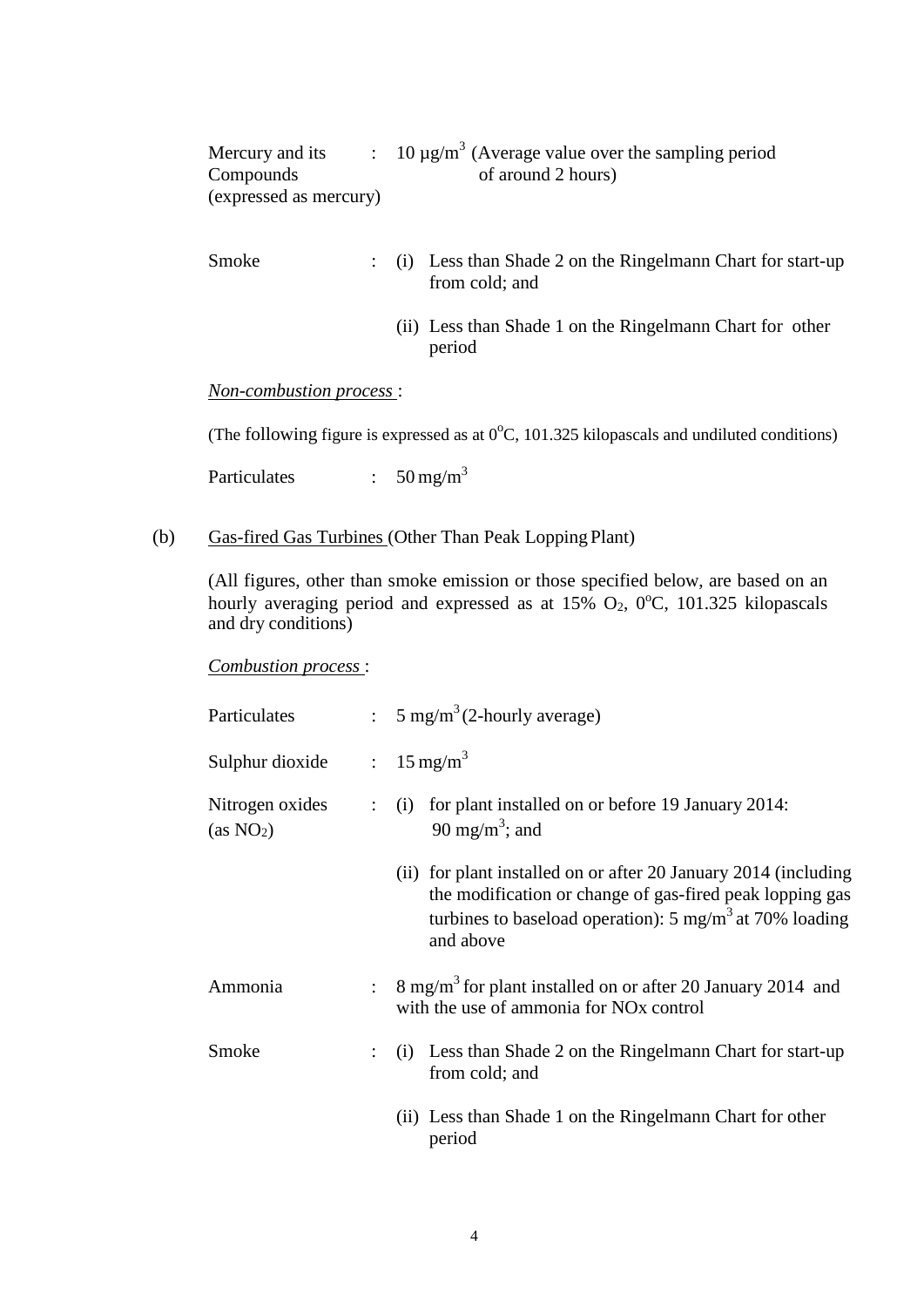### (c) Oil-fired Gas Turbines (Peak Lopping Plant)

(All figures, other than smoke emission or those specified below, are based on an hourly averaging period and expressed as at  $15\%$  O<sub>2</sub>, 0<sup>o</sup>C, 101.325 kilopascals and dry conditions)

#### *Combustion process* :

| Particulates                             | : 10 mg/m <sup>3</sup> (2-hourly average)                                                               |  |
|------------------------------------------|---------------------------------------------------------------------------------------------------------|--|
| Sulphur dioxide                          | : Potential emission from burning of fuel oil with sulphur<br>content of not more than 0.005% by weight |  |
| Nitrogen oxides<br>(as NO <sub>2</sub> ) | : 150 mg/m <sup>3</sup>                                                                                 |  |
| Smoke                                    | : (i) Less than Shade 2 on the Ringelmann Chart for start-up<br>from cold; and                          |  |
|                                          | (ii) Less than Shade 1 on the Ringelmann Chart for other<br>period                                      |  |

# (d) Gas-fired Gas Turbines (Peak Lopping Plant)

(All figures, other than smoke emission or those specified below, are based on an hourly averaging period and expressed as at  $15\%$  O<sub>2</sub>, 0<sup>o</sup>C, 101.325 kilopascals and dry conditions)

*Combustion process* :

| Particulates                             | : $5 \text{ mg/m}^3$ (2-hourly average)                                      |
|------------------------------------------|------------------------------------------------------------------------------|
| Sulphur dioxide                          | $: 15 \text{ mg/m}^3$                                                        |
| Nitrogen oxides<br>(as NO <sub>2</sub> ) | : 30 mg/m <sup>3</sup> at 70% loading and above                              |
| Smoke                                    | (i) Less than Shade 2 on the Ringelmann Chart for start-up<br>from cold; and |
|                                          | (ii) Less than Shade 1 on the Ringelmann Chart for other<br>period           |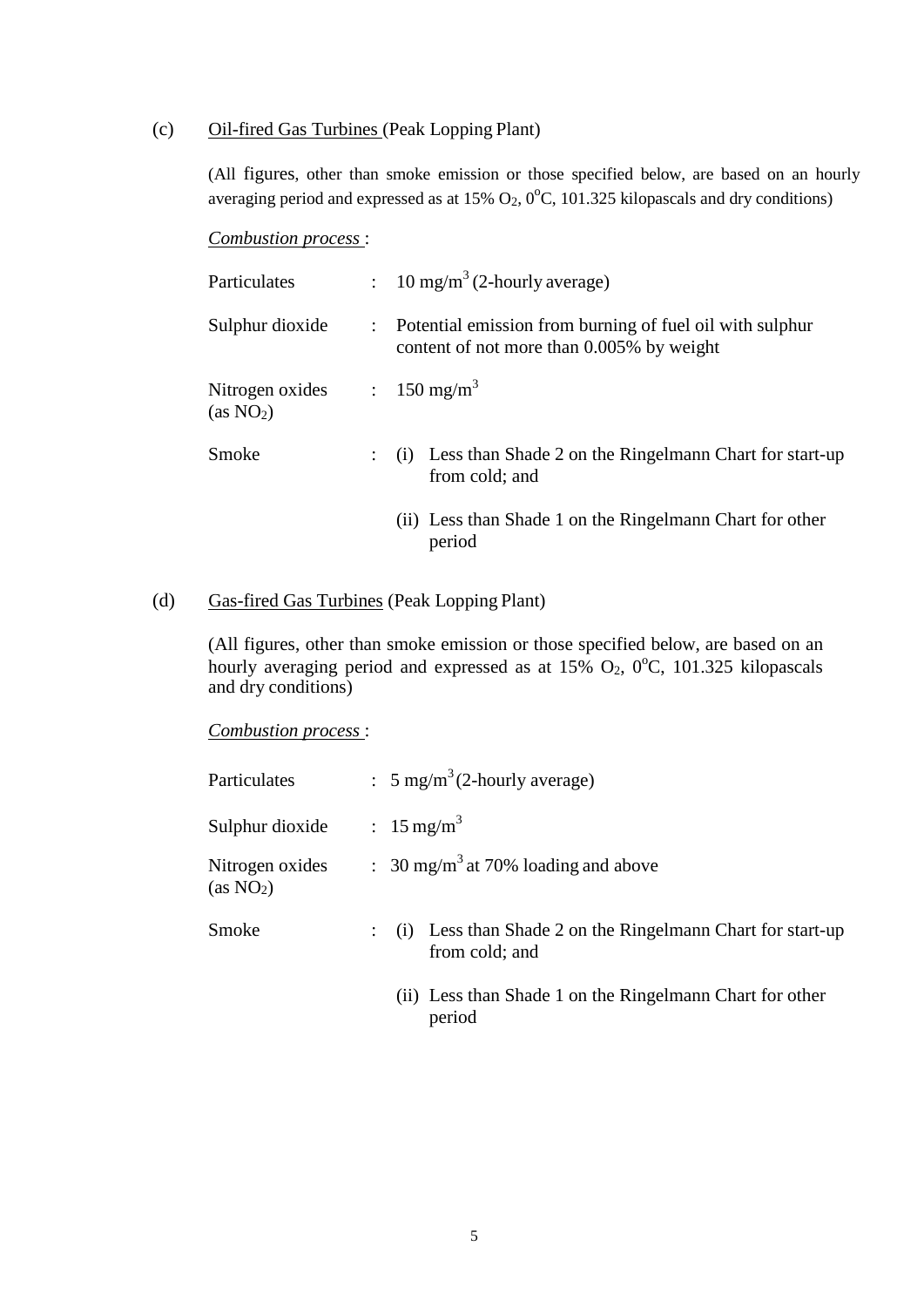### 4. Fugitive Emission Control

(a) Boundary Ambient Standards

| <b>Respirable Suspended Particulates (RSP)</b>       | The latest AQOs of RSP $&$ FSP |
|------------------------------------------------------|--------------------------------|
| and Fine Suspended Particulates (FSP) <sup>[2]</sup> |                                |

Odour : 2 odour units<sup>[[3](#page-5-1)]</sup>

# (b) Engineering Design/Technical Requirements

To be agreed with the Authority. As a general guideline, the loading, unloading, handling and storage of fuel, raw materials, wastes or by-products should be carried out so as to prevent the release of:-

- (i) visible dust emissions; and/or
- (ii) emissions of organic vapours; and/or
- (iii) other noxious or offensive emissions

and to render these emissions harmless and inoffensive when released.

# 5. Material / Fuel Restriction

(a) Solid Fuel

Sulphur content : Not more than 1% by weight

(b) Liquid Fuel

Sulphur content : Not more than 0.005% by weight

Viscosity : Not more than 6 centistokes at  $40^{\circ}$ C

<span id="page-5-0"></span> <sup>[2]</sup> *Please refer to EPD's website for the latest air quality objectives of RSP and FSP. (https://www.epd.gov.hk/epd/english/environmentinhk/air/air\_quality\_objectives/air\_quality\_objectives.html) .*

<span id="page-5-1"></span><sup>[3]</sup> *An odour unit is the measuring unit of odour level and is analogous to pollution concentration. It shall be determined by dynamic olfactometry in accordance with BS EN 13725 or other similar methods acceptable to the Authority. In this context, the odour level is defined as the ratio of the volume which the sample would occupy when diluted with air to the odour threshold, to the volume of the sample. In other words, one odour unit is the concentration of odorant which just induces an odoursensation.*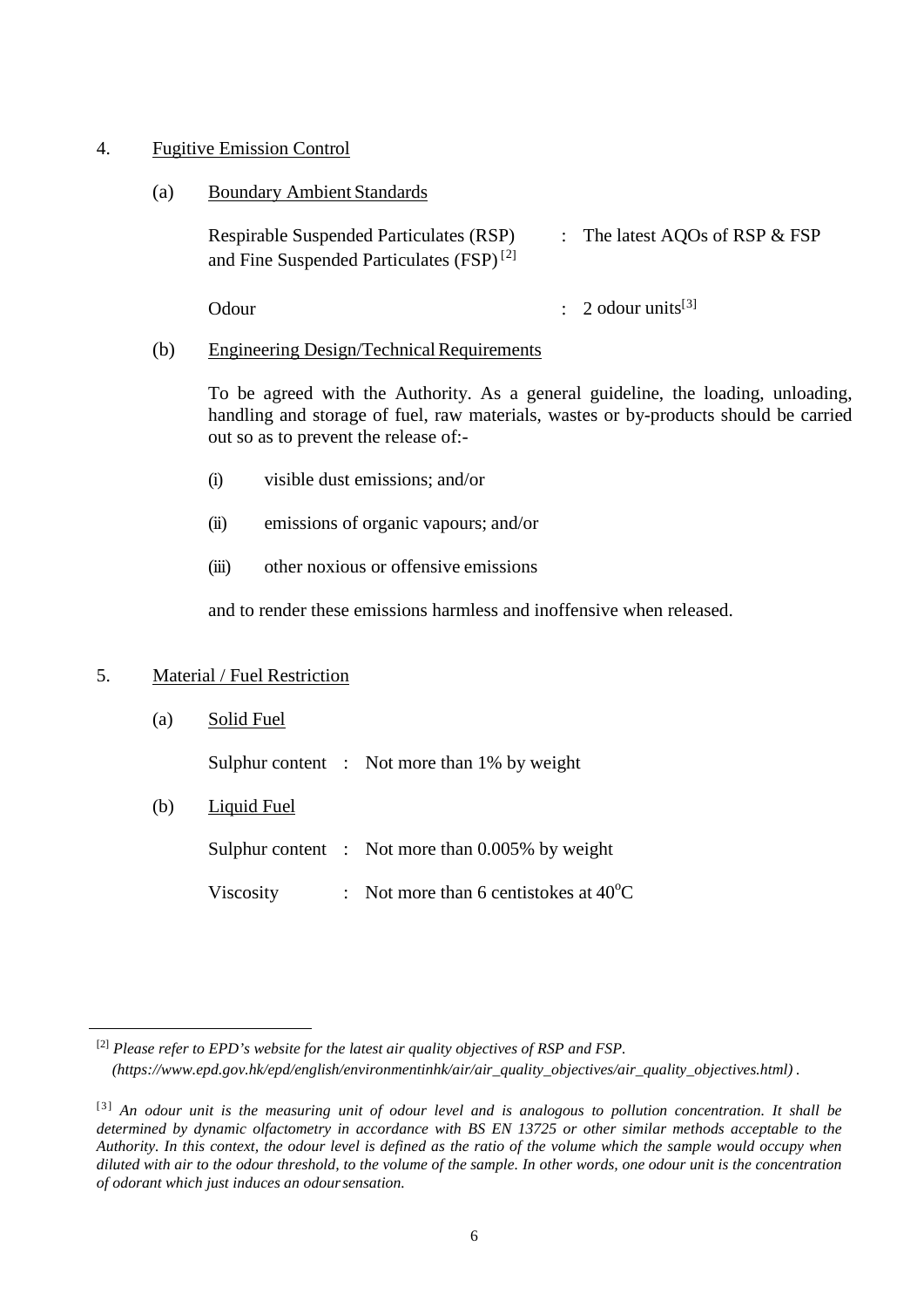### 6. Monitoring Requirements

Parameters and sampling frequency will be determined by the Authority. However, the following parameters should be monitored continuously. The in-stack monitoring data should also be transmitted to the Authority instantaneously by telemetry.

(a) Coal-fired Power Plant

#### *In-stack monitoring*

Oxygen, carbon monoxide, particulates (opacity), sulphur dioxide, nitrogen oxides, stack temperature.

#### *Process monitoring*

Generation output, essential operating parameter(s) which may significantly affect the emission of air pollutants of air pollution control equipment.

#### *Ambient monitoring*

| At site boundary                              | $\mathbb{R}^{\mathbb{Z}}$ | Respirable suspended particulates<br>(24-hour sample on daily basis) |
|-----------------------------------------------|---------------------------|----------------------------------------------------------------------|
| At location(s) acceptable<br>to the Authority | $\ddot{\phantom{0}}$      | Sulphur dioxide, nitrogen dioxide<br>and nitric oxide                |

(b) Gas-fired Gas Turbines (Other Than Peak Lopping Plant)

#### *In-stack monitoring*

Nitrogen oxides, sulphur dioxide, ammonia (for plant installed on or after 20 January 2014 and with the use of ammonia for NOx control), oxygen, carbon monoxide, stack temperature.

#### *Process monitoring*

Generation output, water-to-fuel injection ratio, and/or essential operating parameter(s) which may significantly affect the emission of air pollutants of air pollution control equipment.

#### *Ambient monitoring*

At location(s) acceptable : Nitrogen dioxide to the Authority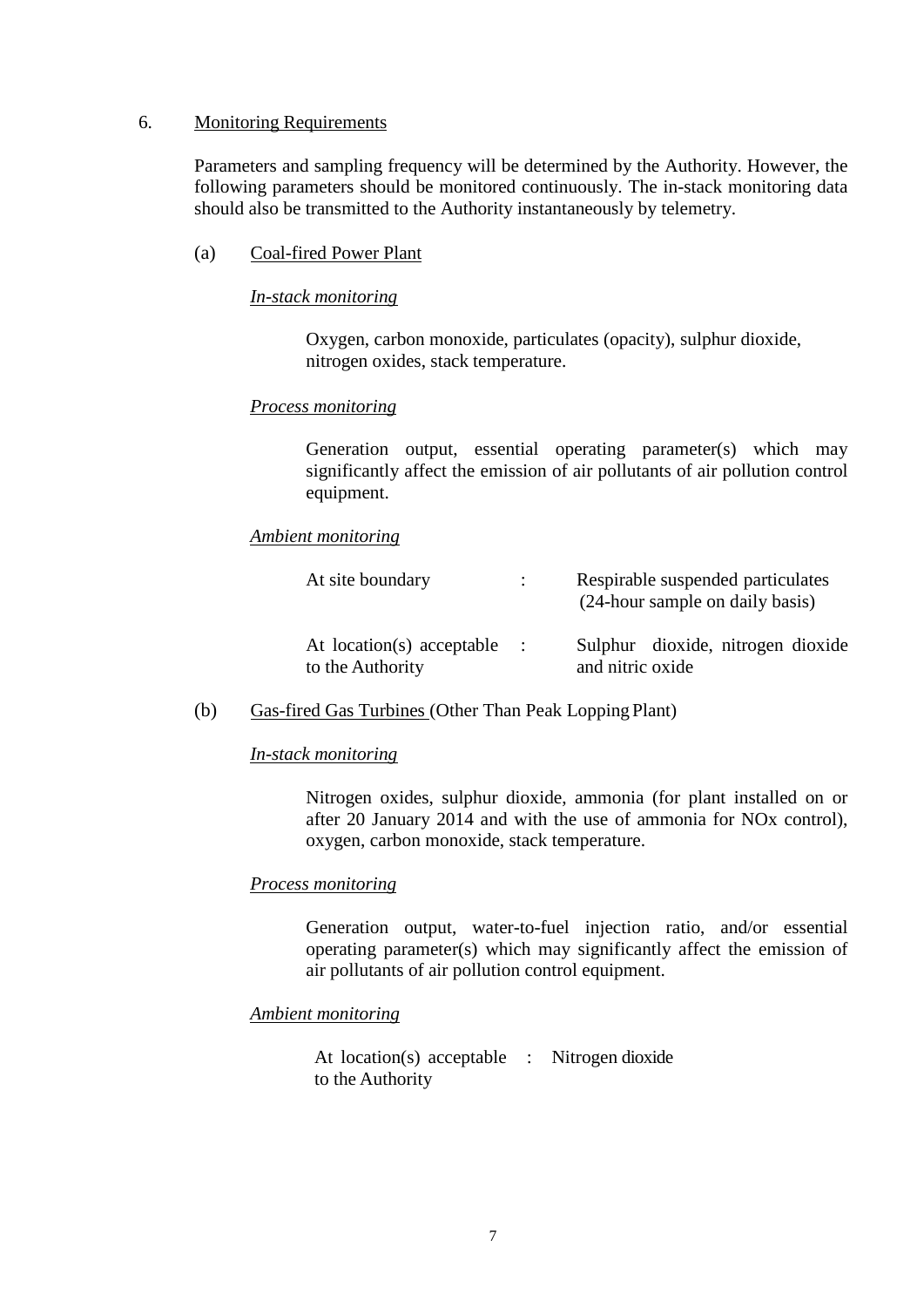# (c) Oil-fired Gas Turbines / Gas-fired Gas Turbines (Peak LoppingPlant)

### *Process monitoring*

Generation output, water-to-fuel injection ratio, and/or essential operating parameter(s) which may significantly affect the emission of air pollutants of air pollution control equipment.

#### 7. Event and Action Plan

Should the average mercury emission concentrations of all samples taken in a coalfired generating unit over a calendar year exceeds the alert level specified in Annex I, the licence holder shall take actions according to the Event and Action Plan at Annex I.

#### 8. Commissioning

Commissioning trials (to be witnessed by the Authority whenever appropriate) should be conducted to demonstrate performance capability of the air pollution control measures and a report of commissioning trial should be submitted to the Authority within 1 month after completion of the trial.

#### 9. Operation and Maintenance

Requirements include not only the provision of the appliances, but the proper operation and maintenance of equipment, its supervision when in use and the training and supervision of properly qualified staff. Specific operation and maintenance requirements may be specified for individual equipment.

Malfunctioning and breakdown of the process or air pollution control equipment which would cause exceedance of the emission limits or breaches of other air pollution control requirements should be reported to the Authority within three working days.